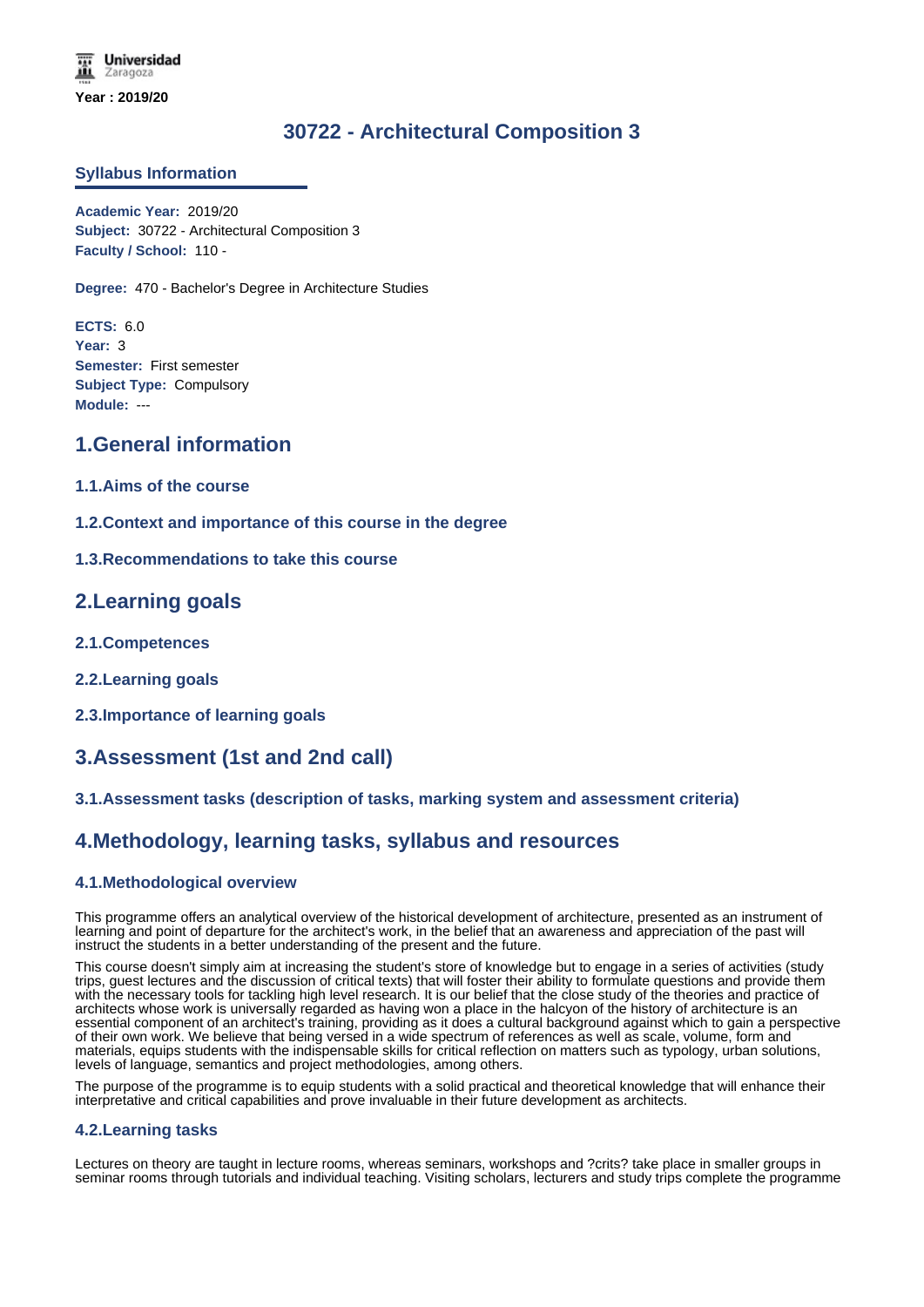**1. LECTURES.** Attendance to lectures is strongly recommended

**2. SEMINARS.** Attendance to lectures is strongly recommended. Seminars are two hours per week. The class is divided in groups of no more than 25 students each. Each section of the course is supported by a seminar to discuss the main works and theoretical writings of the period.

**3. OFFICE HOURS.** The teachers will have six hours per week of office hours in order to solve the doubts that the students could have. In any case office hours could be used as a substitute for the lectures or the seminars.

**4. EXCURSIONS AND TRIPS.** An excursion to visit building related with the program could be scheduled during the semester.

**5. VOLUNTARY ESSAYS.** The students have the possibility to write short essays (should be 1.000 words long) to increase their grade.

**6. MID-TERM EXAM** will cover the topics explained in the first part of the course and the required readings.

**7. FINAL EXAM** will cover the topics explained in the second part of the course and the required readings.

**MOODLE** will be use to update the readings recommended during the course as well as to post grades and further readings. Student should check MOODLE every week.

### **4.3.Syllabus**

Contents:

Course presentation

#### **The turn of the century**

C1\_ Art Nouveau in Europe: Paris, Brussels, Barcelona... Glasgow and Charles Rennie Mackintosh

- C2\_ The School of Chicago. The origins of Frank Lloyd Wright and the Prairie Houses
- C3\_ Viennese Secession. From Otto Wagner to Adolf Loos and his proposal for a ?Raumplan'

C4\_ The rationalisation of the new century. Art and industry: Deutscher Werkbund

#### **Interwar avant-garde**

V1\_ Abstract and figurative avant-garde: Expressionism in Germany and in the Nederland

V2\_ Abstract and figurative avant-garde: Neo Plasticism in the Nederland

V3\_ Abstract and figurative avant-garde: Italian Futurism and Soviet Constructivism

V4\_ Gropius and the Bauhaus: the Neue Sachlichkeit. Functionalism and Rationalism V5\_ Rationalism in Italy: Terragni and the ?littorio'

#### **The masters of the first generation**

M1\_ Mies van der Rohe in Europe: neoplastic tectonics

M2 Le Corbusier: a new spirit. 1918-1939

M3\_ Alvar Aalto: from Nordic Classicism to Rationalism al Rationalism

M4\_ Frank Lloyd Wright: from Taliesin to Johnson Wax

#### **4.4.Course planning and calendar**

Indicative schedule

**Week 1:** Course presentation **Week 2:** C1 **Week 3:** C2 **Week 4:** C3 **Week 5:** C4 **Week 6:** V1 **Week 7:** V2 **Week 8:** V3

**Week 9:** V4